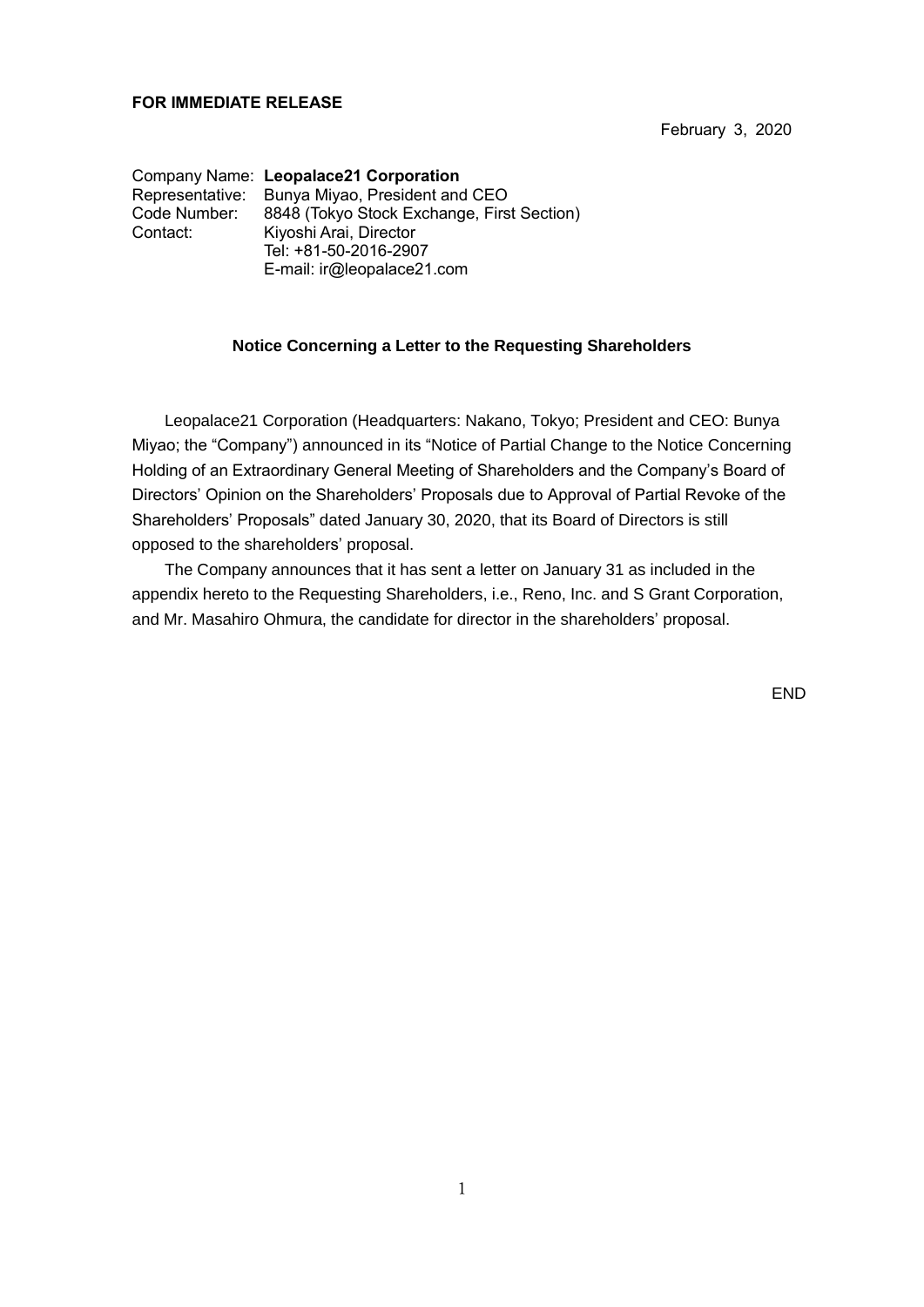Appendix

January 31, 2020

Mr. Masahiro Ohmura

Mr. Hironao Fukushima, President & CEO of Reno, Inc.

Mr. Tatsuya Ikeda, President & CEO of S Grant Corporation

Since Reno, Inc. ("**Reno**") and S Grant Corporation (collectively with Reno, "**you**") have submitted a proposed agenda to select Mr. Masahiro Ohmura, who is an employee of Reno ("**Mr. Ohmura**"), as a candidate for director of Leopalace21 Corporation (the "**Company**") at the extraordinary general meeting of shareholders scheduled to be held by the Company on February 27, 2020 (the "**EGM**"), the Company considers that you are required to submit:

(1) a written pledge to the effect that Mr. Ohmura, companies or partnerships for which Mr. Ohmura serves as an officer, representative, agent, or employee, and joint holders of such companies or partnerships, including you ("**Mr. Ohmura's Related Parties**"), will never buy or sell shares of the Company using the Company's inside information, whether or not doing so would conflict with or has the risk of coming into conflict with the regulation on insider trading prescribed in Article 166 of the Financial Instruments and Exchange Act, in all their joint names

to the Company, because if Mr. Ohmura is appointed as a director of the Company at the EGM, we consider that it is necessary to prevent insider trading, etc. involving the Company's directors and to maintain the Company's social credibility, considering that you are major shareholders holding share units of more than 10% of the voting rights of all shareholders of the Company and Mr. Ohmura is an employee of Reno.

In addition, from the viewpoint of preventing conflicts of interest between Mr. Ohmura's Related Parties and shareholders of the Company other than Mr. Ohmura's Related Parties (the "**Company's General Shareholders**"), the Company considers that you are required to submit to the Company:

(2) a written pledge in the joint names of all of Mr. Ohmura's Related Parties to the effect that Mr. Ohmura declines (or will be caused to decline) to attend (including attendance as an observer) the Board of Directors and other conferences of the Company which discuss various transactions, etc. (including, but not limited to, any reorganization act such as a merger, company split, share exchange, and share transfer, as well as other